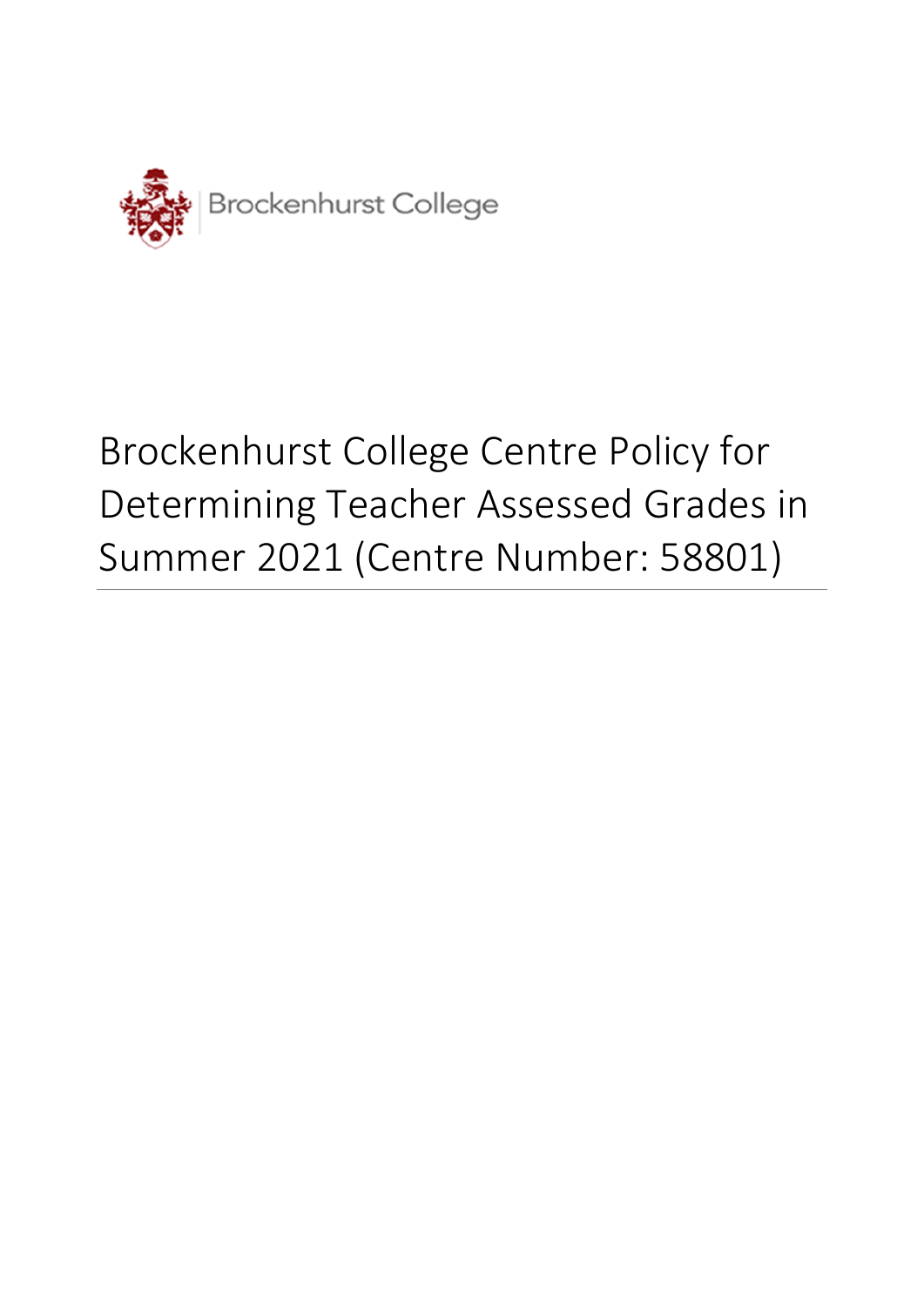

## Table of Contents

| Centre Policy for determining teacher assessed grades in Summer 20212   |  |
|-------------------------------------------------------------------------|--|
|                                                                         |  |
|                                                                         |  |
|                                                                         |  |
|                                                                         |  |
|                                                                         |  |
|                                                                         |  |
|                                                                         |  |
| Comparison of teacher assessed grades to results for previous cohorts10 |  |
|                                                                         |  |
|                                                                         |  |
|                                                                         |  |
|                                                                         |  |
|                                                                         |  |
|                                                                         |  |
|                                                                         |  |
|                                                                         |  |
|                                                                         |  |
|                                                                         |  |
|                                                                         |  |
|                                                                         |  |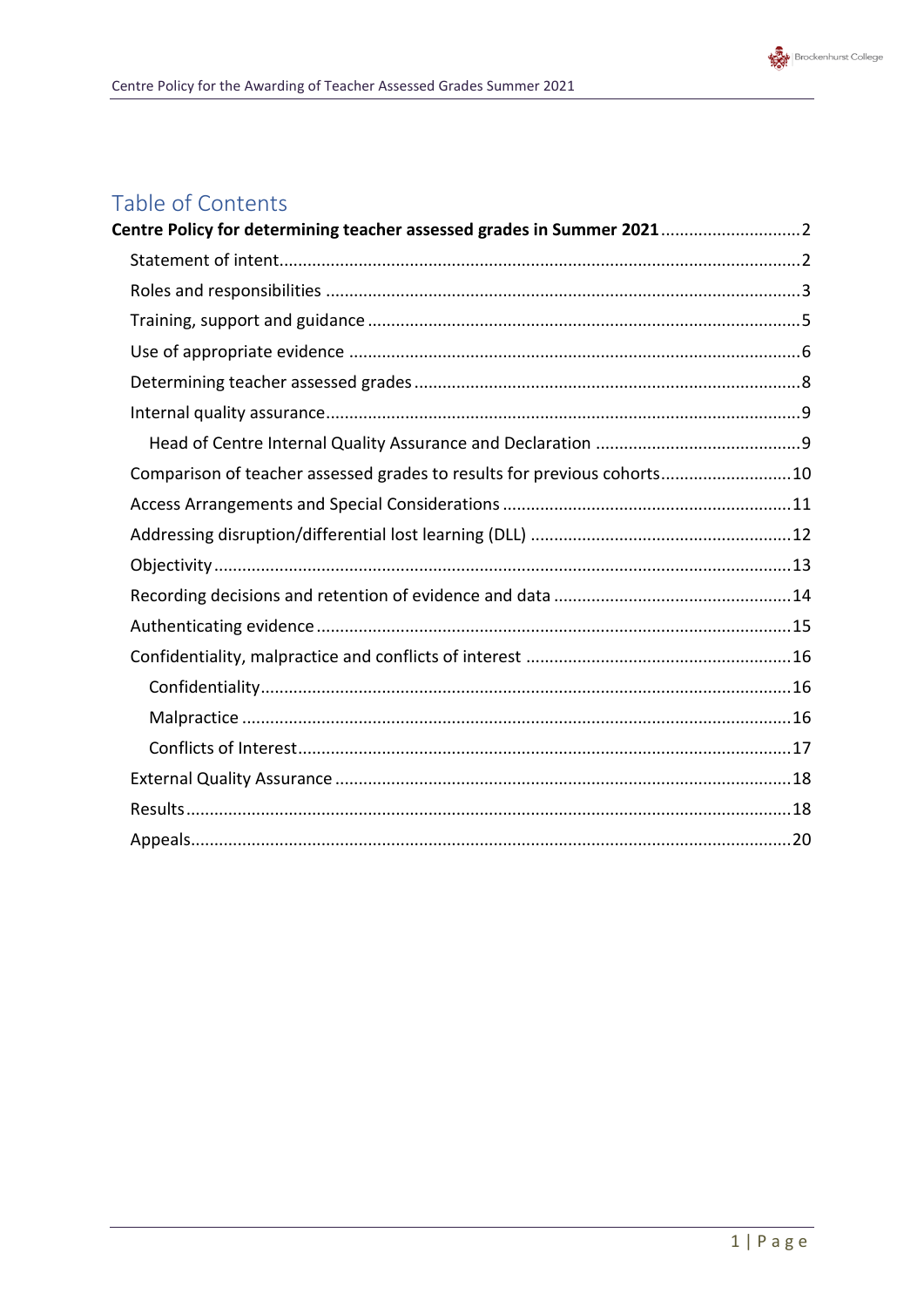

# <span id="page-2-0"></span>Centre Policy for determining teacher assessed grades in Summer 2021

## <span id="page-2-1"></span>Statement of intent

This section outlines the purpose of this document in relation to our centre.

| <b>Statement of Intent</b>                                                                                                                                                                                                          |
|-------------------------------------------------------------------------------------------------------------------------------------------------------------------------------------------------------------------------------------|
| The purpose of this policy is:                                                                                                                                                                                                      |
| To ensure that teacher assessed grades are determined fairly, consistently, free from bias<br>$\bullet$<br>and effectively within and across curriculum areas on what has been taught                                               |
| To ensure the operation of effective processes with clear guidelines and support for staff.<br>$\bullet$<br>To ensure that all staff involved in the processes clearly understand their roles and<br>$\bullet$<br>responsibilities. |
| To support teachers to take evidence-based decisions in line with Joint Council for<br>٠<br>Qualifications guidance.                                                                                                                |
| To ensure the consideration of historical centre data in the process, and the appropriate<br>decision making in respect of, teacher assessed grades.                                                                                |
| To support a high standard of internal quality assurance in the allocation of teacher<br>assessed grades.                                                                                                                           |
| To support our centre in meeting its obligations in relation to equality legislation.                                                                                                                                               |
| To ensure our centre meets all requirements set out by the Department of Education,<br>$\bullet$<br>Ofqual, the Joint Council for Qualifications and awarding organisations for Summer 2021<br>qualifications.                      |
| To ensure the process for communicating to candidates and their parents/carers how they<br>$\bullet$<br>will be assessed is clear, in order to give confidence.                                                                     |
| Our teachers will determine grades based on evidence which is commensurate with the<br>$\bullet$<br>standard at which a student is performing, i.e. their demonstrated knowledge,                                                   |
| understanding and skills across the content of the course they have been taught.                                                                                                                                                    |
|                                                                                                                                                                                                                                     |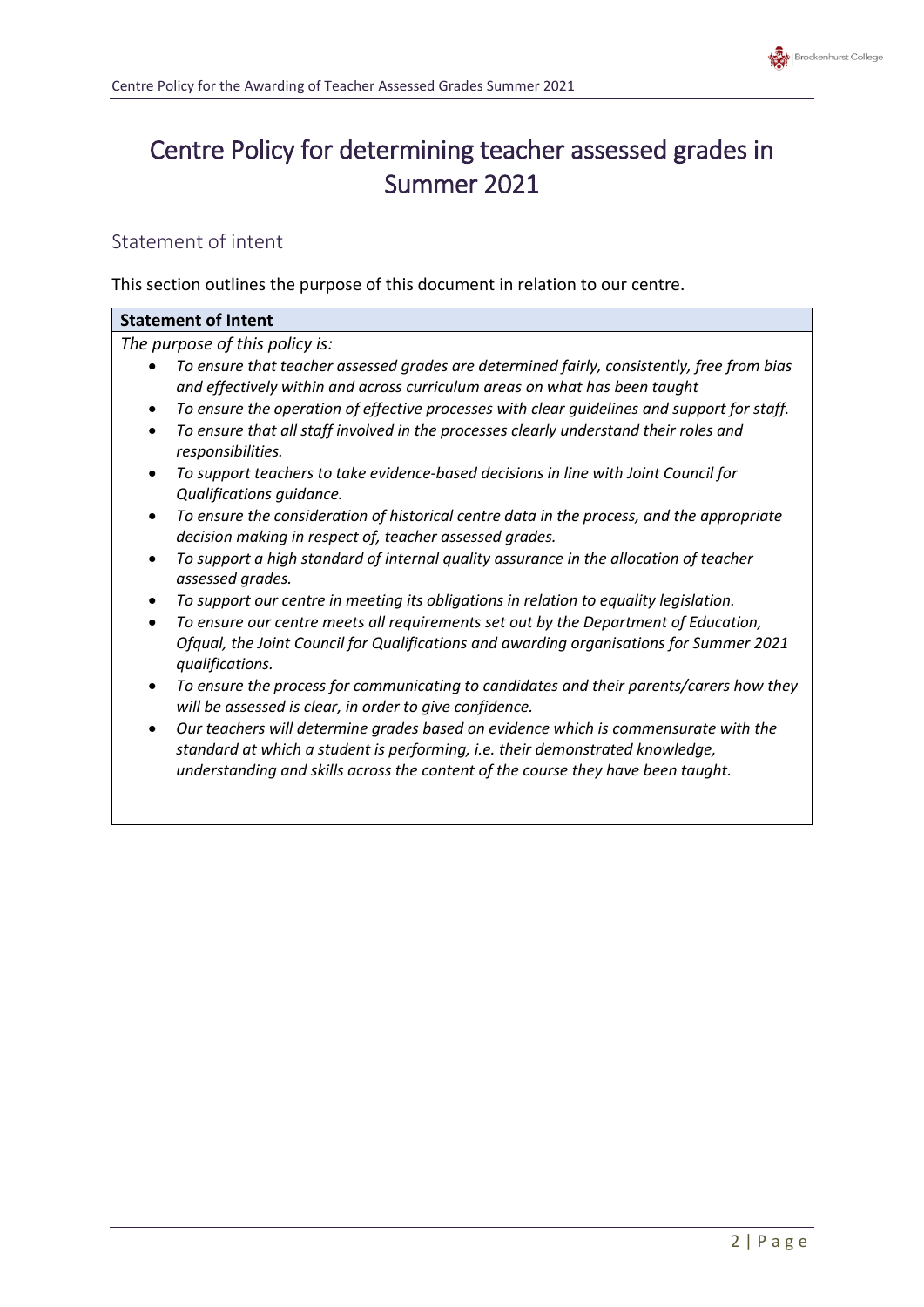

## <span id="page-3-0"></span>Roles and responsibilities

This section of our Centre Policy outlines the personnel in our centre who have specific roles and responsibilities in the process of determining teacher assessed grades this year.

## **Roles and Responsibilities**

#### *Head of Centre*

- *Our Head of Centre, Suzanne Perkins, will be responsible for approving our policy for determining teacher assessed grades.*
- *Our Head of Centre has overall responsibility for Brockenhurst College as an examinations centre and will ensure that clear roles and responsibilities of all staff are defined.*
- *Our Head of Centre will confirm that teacher assessed grade decisions represent the academic judgement made by teachers and that the checks in place ensure these align with the guidance on standards provided by awarding organisations.*
- *Our Head of Centre will ensure a robust internal quality assurance process has been produced and signed-off in advance of results being submitted.*

## *Senior Management Team and Heads of Curriculum*

*Our Senior Management Team and Heads of Curriculum will:*

- *Provide training and support to our other staff.*
- *Support the Head of Centre in the quality assurance of the final teacher assessed grades.*
- *Ensure an effective approach within and across curriculum areas and authenticating the preliminary outcome from single teacher subjects.*
- *Be responsible for ensuring staff have a clear understanding of the internal and external quality assurance processes and their role within it.*
- *Ensure that all teachers within their subject and curriculum area make consistent judgements about student evidence in deriving a grade.*
- *Ensure all staff conduct assessments under the appropriate levels of control with reference to guidance provided by the Joint Council for Qualifications.*
- *Ensure teachers have the information required to make accurate and fair judgments.*
- *Securely store and be able to retrieve sufficient evidence to justify their decisions*
- *Ensure that a Head of Curriculum Checklist is completed for each qualification that they are submitting.*
- *Ensure that students have pre-published –programme of assessments for period 19 April – 28 May*

## *Teachers/ Specialist Teachers / LDD Co-ordinator (SENDCo)*

*Our teachers, specialist teachers and LDD Co-ordinator will:*

- *Ensure they conduct assessments under our centre's appropriate levels of control and have sufficient evidence, in line with this Centre Policy and guidance from the Joint Council for Qualifications, to provide teacher assessed grades for each student they have entered for a qualification.*
- *Ensure that the teacher assessed grade they assign to each student is a fair, valid and reliable reflection of the assessed evidence available for each student.*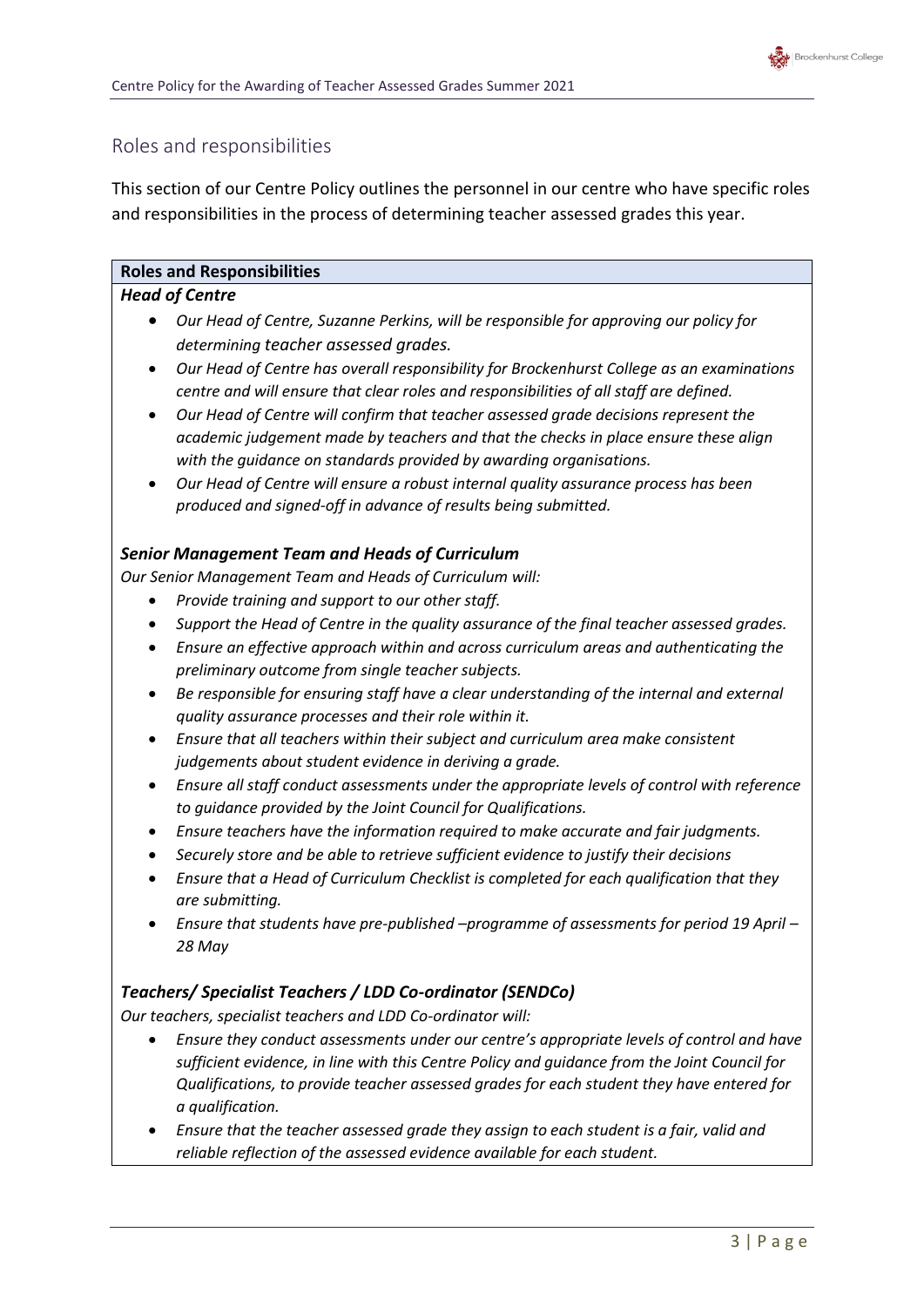

- *Make judgements based on what each student has been taught and what they have been assessed on, as outlined in the section on grading in the main JCQ guidance.*
- *Produce an Assessment Record for each subject cohort, that includes the nature of the assessment evidence being used, the level of control for assessments considered, and any other evidence that explains the determination of the final teacher assessed grades. Any necessary variations for individual students will also be recorded.*
- *Securely store and be able to retrieve sufficient evidence to justify their decisions.*

## *Examinations Officer*

*Our Examinations Officer will:*

- *Be responsible for the administration of our final teacher assessed grades and for managing the post-results services.*
- *Be the central point of contact for Special Consideration Mitigations*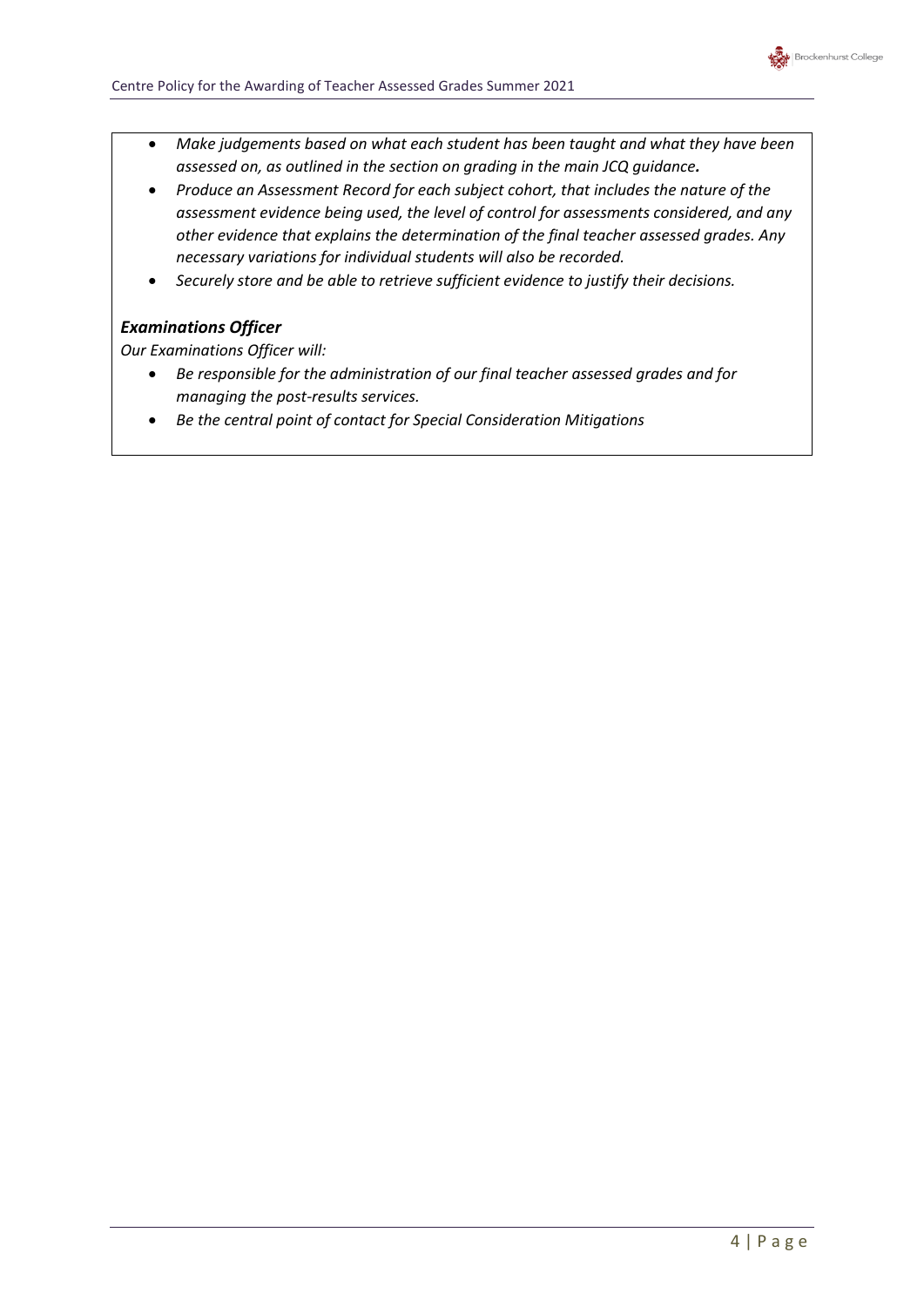## <span id="page-5-0"></span>Training, support and guidance

This section of our Centre Policy outlines the training, support and guidance that our centre will provide to those determining teacher assessed grades this year.

| <b>Training</b> |  |  |  |
|-----------------|--|--|--|
|                 |  |  |  |
|                 |  |  |  |
|                 |  |  |  |
|                 |  |  |  |

- *Teachers involved in determining grades in our centre will be delivered any centre-based training to achieve consistency and fairness to all students.*
- *Teachers will engage fully with relevant and available training and support that has been provided by the Joint Council for Qualifications and the awarding organisations.*
- *All Heads of Curriculum will attend Leadership Team Meetings to discuss the process for determining teacher assessed grades*
- *All subject teachers will attend regular training at College and curriculum area level to ensure consistency in control measures, marking, moderation and standardisation.*

#### **Support for Newly Qualified Teachers and teachers less familiar with assessment**

This section provides details of our approach to *training, support and guidance for newly qualified teachers and teachers less familiar with assessment*

- *We will provide mentoring from experienced teachers to NQTs and teachers less familiar with assessment.*
- *We will put in place additional internal reviews of teacher assessed grades for NQTs and other teachers as appropriate.*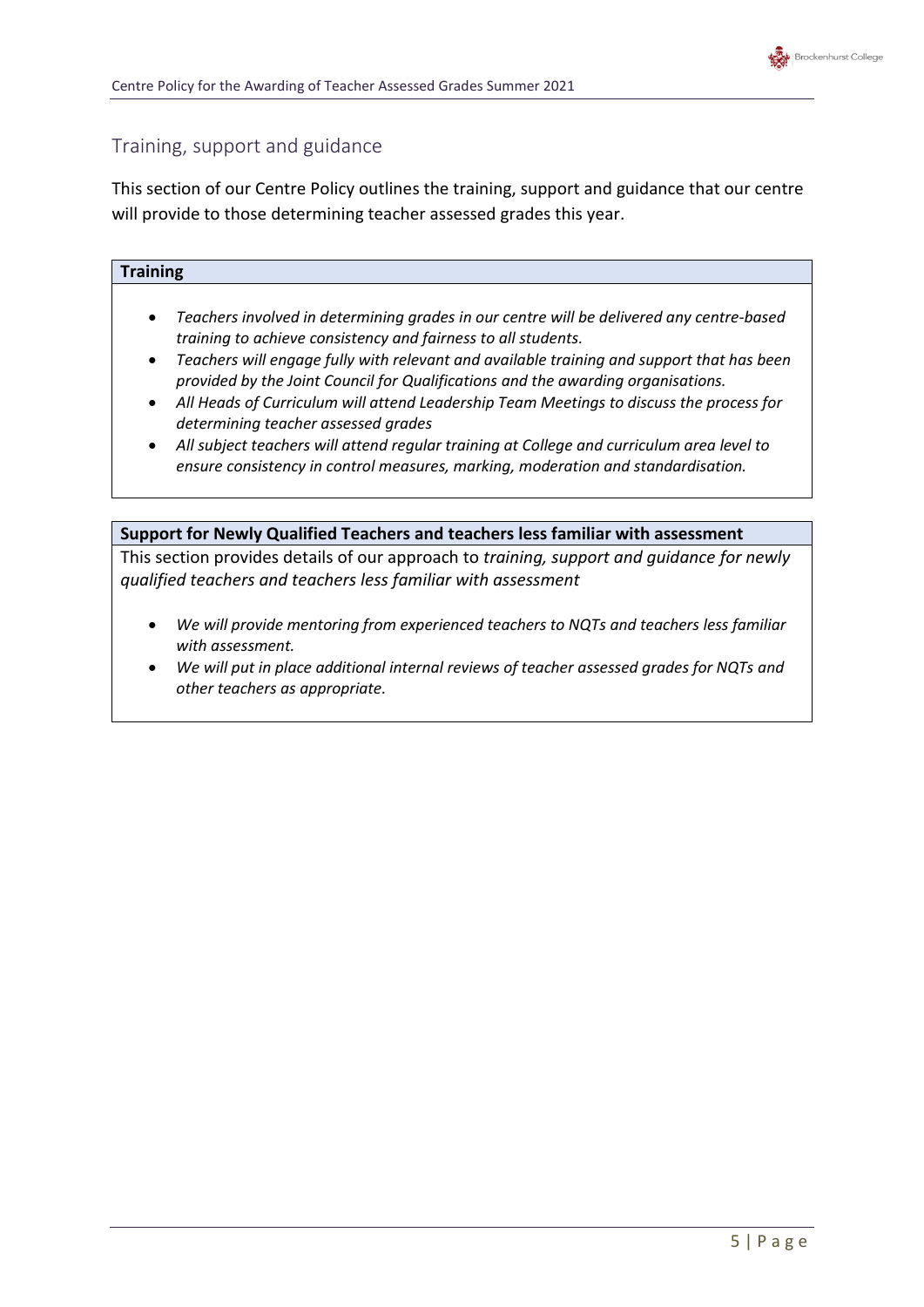## <span id="page-6-0"></span>Use of appropriate evidence

This section of our Centre Policy indicates how our centre will give due regard to the section in the JCQ guidance entitled: *Guidance on grading for teachers*.

#### **A. Use of evidence**

This section gives details in relation to our use of evidence.

- *Teachers making judgements will have regard to the Ofqual Head of Centre guidance on recommended evidence, and further guidance provided by awarding organisations.*
- *All available assessments used to determine grades will be made available to students and parents/carers*
- *All evidence used to determine grades will be measured based on the level of control in place during completion*
- *All evidence used to determine teacher assessed grades, and associated documentation, will be retained and made available for the purposes of external quality assurance and appeals.*
- *We will be using student work produced in response to assessment materials provided by our awarding organisation(s), including groups of questions, past papers or similar materials such as practice or sample papers which may be presented as originally published or may be modified, but in-keeping with the style and standard of the published material*
- *We will use non-exam assessment work (often referred to as coursework), even if this has not been fully completed.*
- *We will use student work produced in centre-devised tasks that reflect the specification, that follow the same format as awarding organisation materials, and have been marked in a way that reflects awarding organisation mark schemes.*
- *We may use substantial class or homework (including work that took place during remote learning).*
- *We may use internal tests taken by students.*
- *We may use mock exams taken over the course of study.*
- *We will use records of a student's capability and performance over the course of study in performance-based subjects such as music, drama and PE.*
- *We will use records of a student's capability and performance over the course of study*

#### *We provide further detail in the following areas:*

#### *Additional Assessment Materials*

- *We may use additional assessment materials to give students the opportunity to show what they know, understand or can do in an area of content that has been taught but not yet assessed.*
- *We may use additional assessment materials to give students an opportunity to show improvement, for example, to validate or replace an existing piece of evidence.*
- *We may use additional assessment materials to support consistency of judgement between teachers or classes.*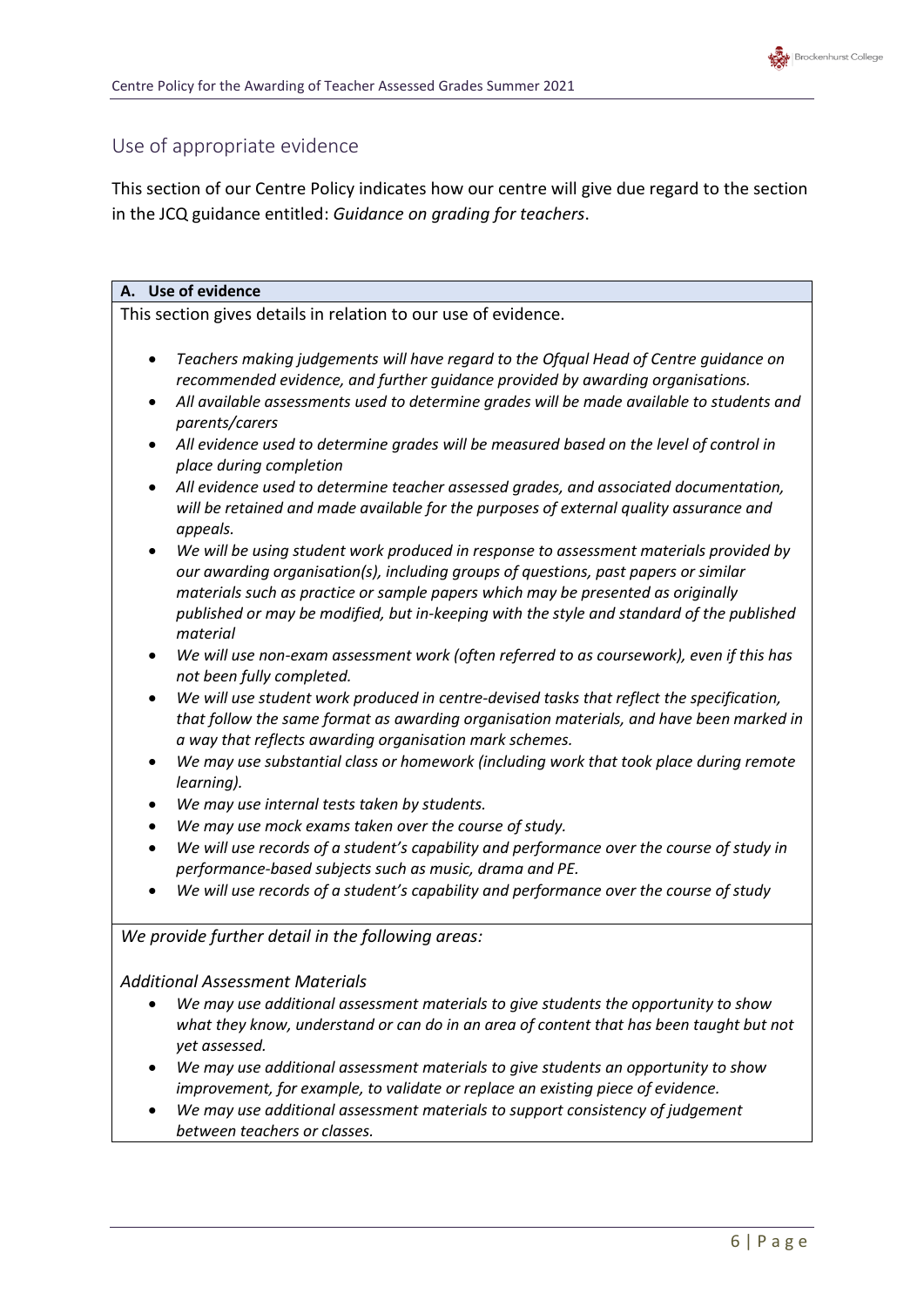

 *We will combine and/or remove elements of questions where, for example, a multi-part question includes a part which focuses on an element of the specification that hasn't been taught.*

*Our centre will ensure the appropriateness of evidence and balance of evidence in arriving at grades in the following ways:*

- *We will consider the level of control under which an assessment was completed, for example, whether the evidence was produced under high control and under supervision or at home.*
- *We will ensure that we are able to authenticate the work as the student's own, especially where that work was not completed within the school or college.*
- *We will consider the limitations of assessing a student's performance when using assessments that have been completed more than once, or drafted and redrafted, where this is not a skill being assessed.*
- *We will consider the specification and assessment objective coverage of the assessment.*
- *We will consider the depth and breadth of knowledge, understanding and skills assessed, especially higher order skills within individual assessments.*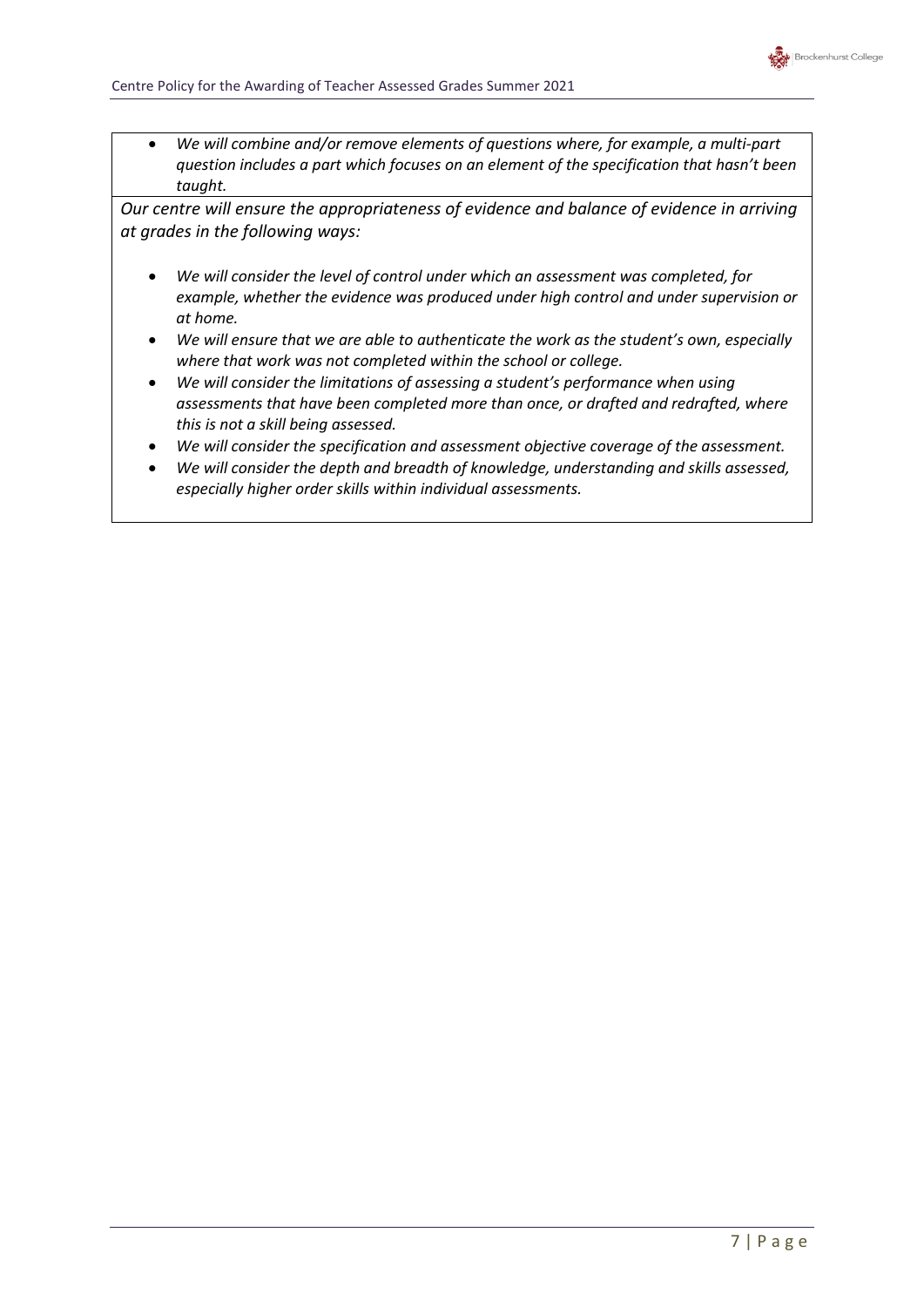## <span id="page-8-0"></span>Determining teacher assessed grades

*This section of our Centre Policy outlines the approach our centre will take to awarding teacher assessed grades.*

#### **Awarding teacher assessed grades based on evidence**

We give details here of our centre's approach to awarding teacher assessed grades*.*

- *Our teachers will determine grades based on evidence which is commensurate with the standard at which a student is performing, i.e. their demonstrated knowledge, understanding and skills across the content of the course they have been taught.*
- *Our teachers will record how the evidence was used to arrive at a fair and objective grade, which is free from bias.*
- *Our teachers will produce an Assessment Record for each subject cohort and will share this with their Head of Curriculum. Any necessary variations for individual students will also be shared.*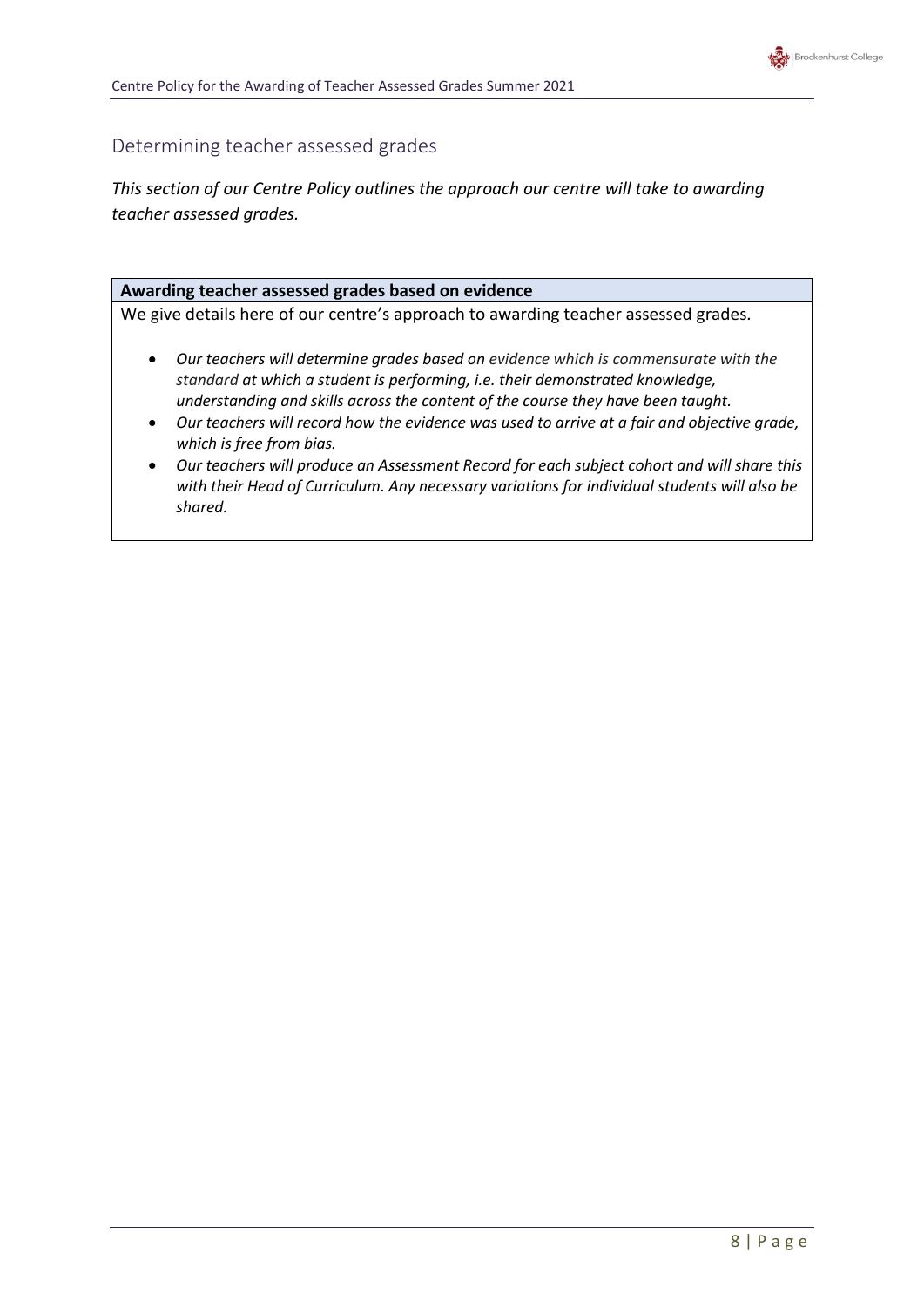

## <span id="page-9-0"></span>Internal quality assurance

This section of our Centre Policy outlines the approach our centre will take to ensure internal standardisation of teacher assessed grades, to ensure consistency, fairness and objectivity of decisions.

## <span id="page-9-1"></span>*Head of Centre Internal Quality Assurance and Declaration*

#### **Internal quality assurance**

This section gives details of our approach to internal standardisation, within and across subjects.

- *We will ensure that all teachers involved in deriving teacher assessed grades read and understand this Centre Policy document.*
- *In subjects where there is more than one teacher and/or class in the curriculum, we will ensure that our centre carries out an internal standardisation process.*
- *We will ensure that all teachers are provided with training and support to ensure they take a consistent approach to:*
	- o *Arriving at teacher assessed grades*
	- o *Setting and Marking of evidence*
	- o *Reaching a holistic grading decision*
	- o *Applying the use of grading support and documentation*
- *We will conduct internal standardisation across all grades.*
- *We will ensure that the Assessment Record will form the basis of internal standardisation and discussions across teachers to agree the awarding of teacher assessed grades.*
- *Where necessary, we will review and reflect on individual grading decisions to ensure alignment with the standards as outlined by our awarding organisation(s).*
- *Where appropriate, we will amend individual grade decisions to ensure alignment with the standards as outlined by our awarding organisation(s).*
- *Where there is only one teacher involved in marking assessments and determining grades, then the output of this activity will be reviewed by an appropriate member of staff within the centre.*
	- o *This will be the appropriate Head of Curriculum overseen by the Assistant Principal for Learning and Quality.*
- *In respect of equality legislation, we will consider the range of evidence for students of different protected characteristics that are included in our internal standardisation.*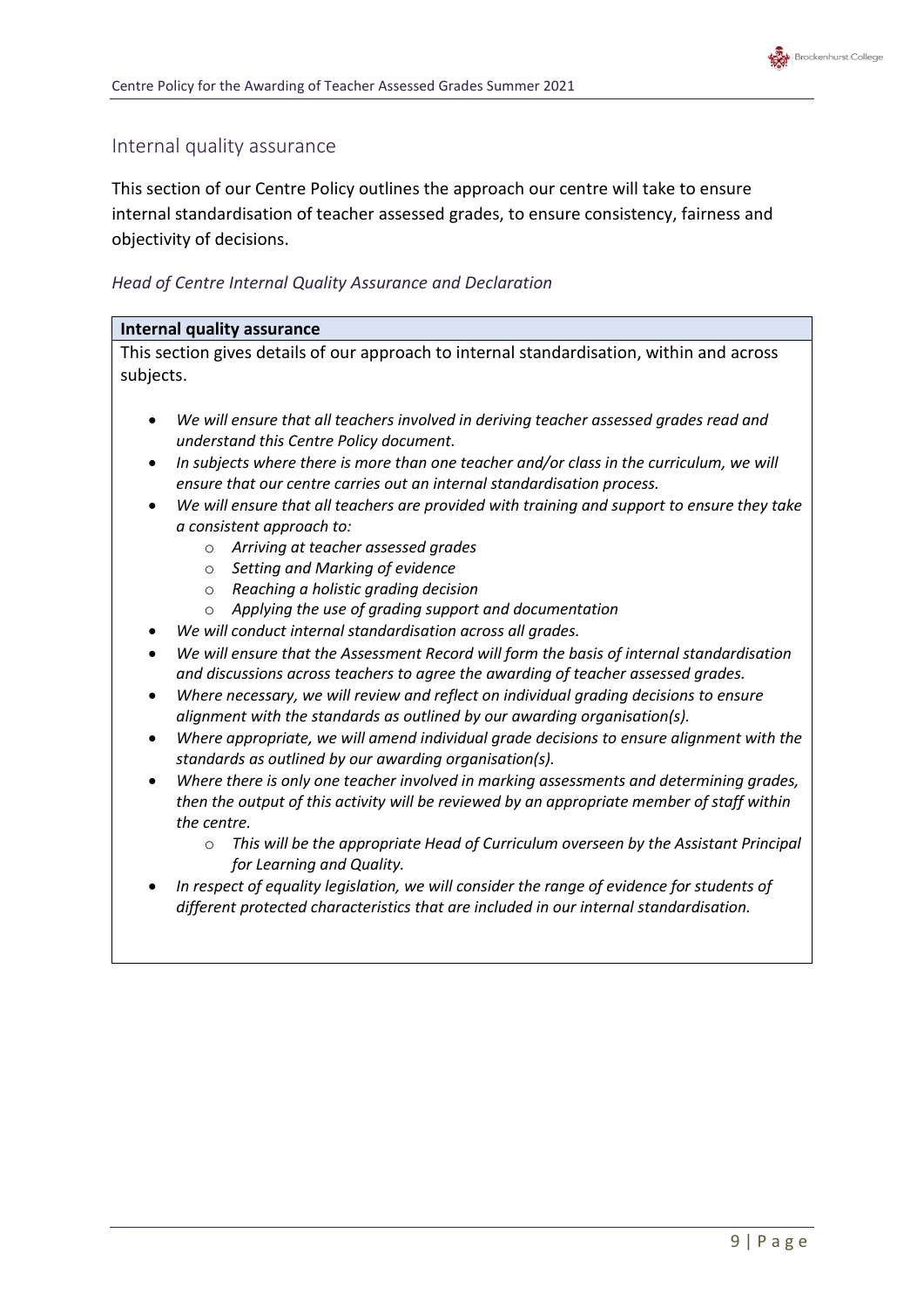

## <span id="page-10-0"></span>Comparison of teacher assessed grades to results for previous cohorts

This section of our Centre Policy outlines the approach we will take to compare our teacher assessed grades in 2021 with results from previous cohorts.

**Comparison of Teacher Assessed Grades to results for previous cohorts**

This section gives details of our internal process to ensure a comparison of teacher assessed grades at qualification level to results for previous cohorts in our centre taking the same qualification.

- *We will compile information on the grades awarded to our students in past June series in which exams took place (e.g. 2017 - 2019).*
- *We will consider the size of our cohort from year to year.*
- *We will consider the stability of our centre's overall grade outcomes from year to year.*
- *We will consider both subject and centre level variation in our outcomes during the internal quality assurance process.*
- *We will prepare a succinct narrative on the outcomes of the review against historic data which, in the event of significant divergence from the qualifications-levels profiles attained in previous examined years, which address the reasons for this divergence. This commentary will be available for subsequent review during the QA process.*

*This section gives details of the approach our centre will follow if our initial teacher assessed grades for a qualification are viewed as overly lenient or harsh compared to results in previous years.*

- *We will compile historical data giving appropriate regard to potential mixtures of A\*-G and 9-1 grades in GCSEs. Where required, we will use the Ofqual guidance to convert legacy grades into the new 9 to 1 scale.*
- *We will bring together other data sources that will help to quality assure the grades we intend to award in 2021.*

*This section gives details of changes in our cohorts that need to be reflected in our comparisons.* 

*We will omit subjects that we no longer offer from the historical data.*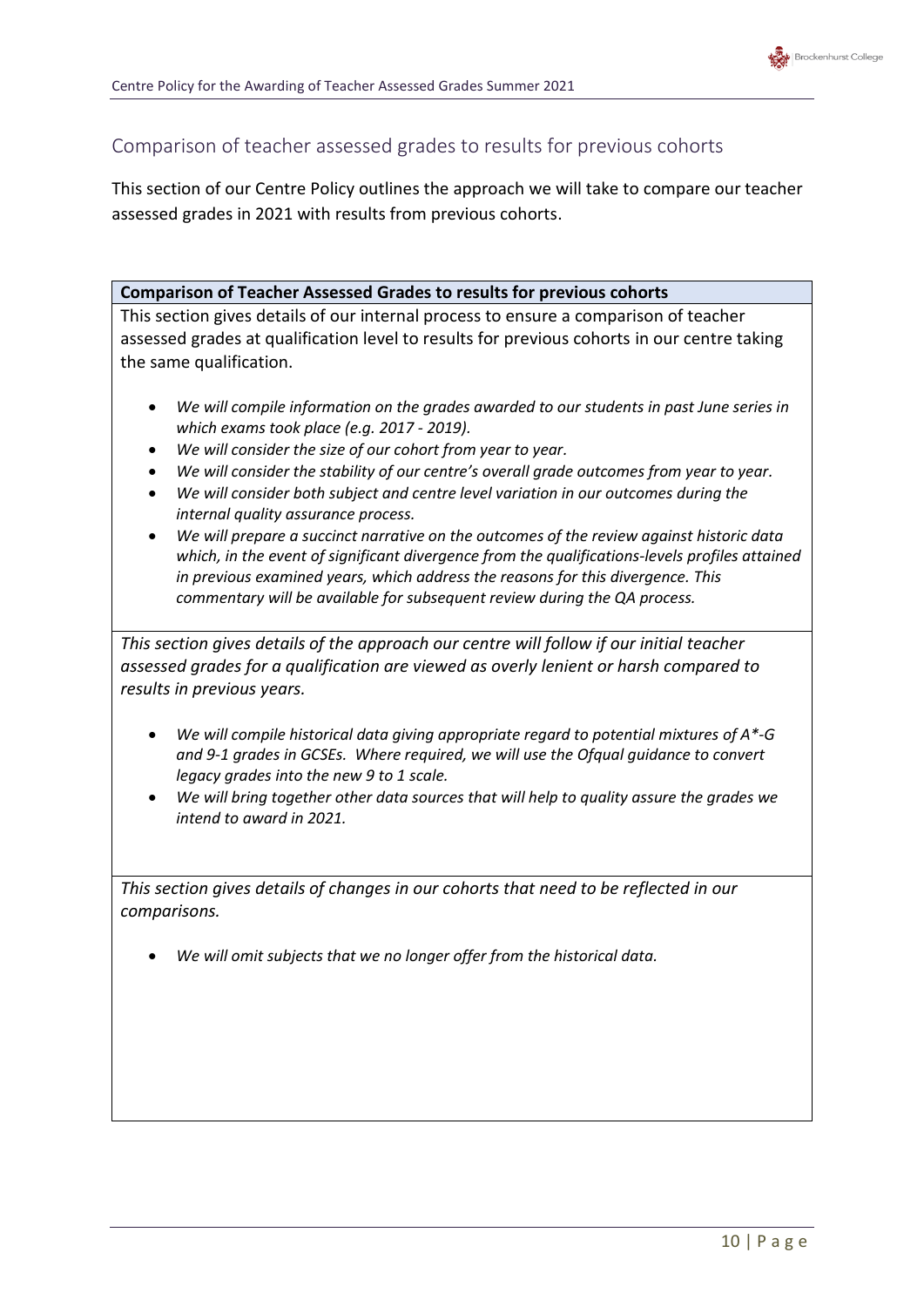

## <span id="page-11-0"></span>Access Arrangements and Special Considerations

This section of our Centre Policy outlines the approach our centre will take to provide students with appropriate access arrangements and take into account mitigating circumstances in particular instances.

## **Reasonable adjustments and mitigating circumstances (special consideration)** This section gives details of our approach to access arrangements and mitigating circumstances (special consideration). *Where students have agreed access arrangements or reasonable adjustments (for example a reader or scribe) we will make every effort to ensure that these arrangements are in place when assessments are being taken. Where an assessment has taken place without an agreed reasonable adjustment or access arrangement, we will remove that assessment from the basket of evidence and alternative*

- *evidence obtained. Where illness or other personal circumstances might have affected performance in assessments used in determining a student's standard of performance, we will take account of this when making judgements.*
- *We will record, as part of the Assessment Record, how we have incorporated any necessary variations to take account of the impact of illness or personal circumstances on the performance of individual students in assessments.*
- *To ensure consistency in the application of Special Consideration, we will ensure all teachers have read and understood the document: JCQ – [A guide to the special](https://www.jcq.org.uk/wp-content/uploads/2020/08/A-guide-to-the-spec-con-process-202021-Website-version.pdf)  [consideration process, with effect from 1 September 2020](https://www.jcq.org.uk/wp-content/uploads/2020/08/A-guide-to-the-spec-con-process-202021-Website-version.pdf)*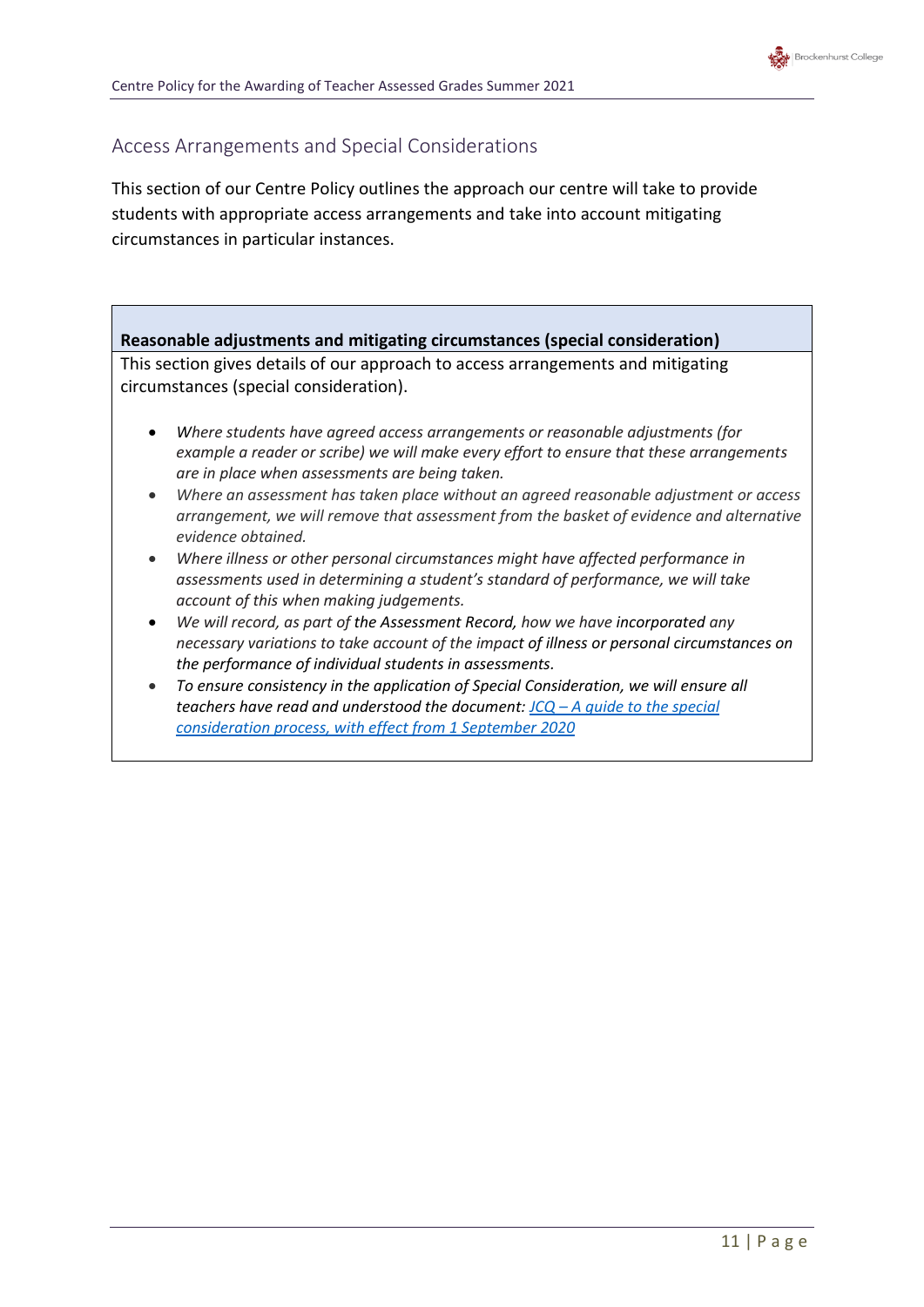## <span id="page-12-0"></span>Addressing disruption/differential lost learning (DLL)

#### B. **Addressing Disruption/Differentiated Lost Learning (DLL)**

This section gives details of our approach to address disruption or differentiated lost teaching.

 Teacher assessed grades will be determined based on evidence of the content that has been taught and assessed for each student.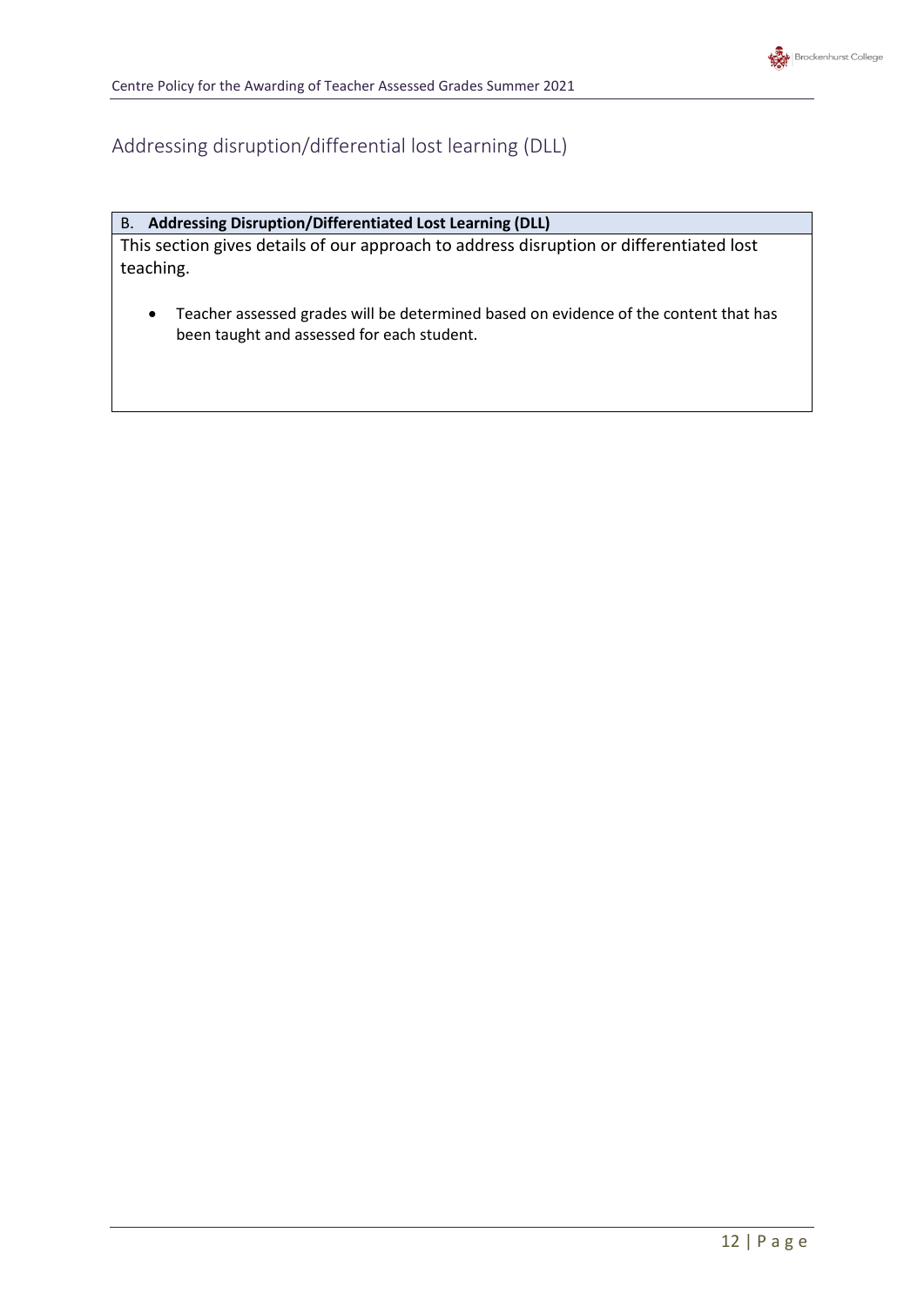## <span id="page-13-0"></span>**Objectivity**

This section of our Centre Policy outlines the arrangements in place to ensure objectivity of decisions.

#### **Objectivity**

This section gives a summary of the arrangements in place within our centre in relation to objectivity.

*Staff will fulfil their duties and responsibilities in relation to relevant equality and disability legislation.*

*Senior Leaders, Heads of Curriculum and Centre will consider:*

- *Sources of unfairness and bias (situations/contexts, difficulty, presentation and format, language, conditions for assessment, marker preconceptions);*
- *How to minimise bias in questions and marking and hidden forms of bias); and*
- *Bias in teacher assessed grades.*

*To ensure objectivity, all staff involved in determining teacher assessed grades will be made aware that:*

- *Unconscious bias can skew judgements;*
- *The evidence presented should be valued for its own merit as an indication of performance and attainment;*
- *Teacher assessed grades should not be influenced by candidates' positive or challenging personal circumstances, character, behaviour, appearance, socio-economic background, or protected characteristics;*
- *Unconscious bias is more likely to occur when quick opinions are formed; and*

*Our internal standardisation process will help to ensure that there are different perspectives to the quality assurance process.*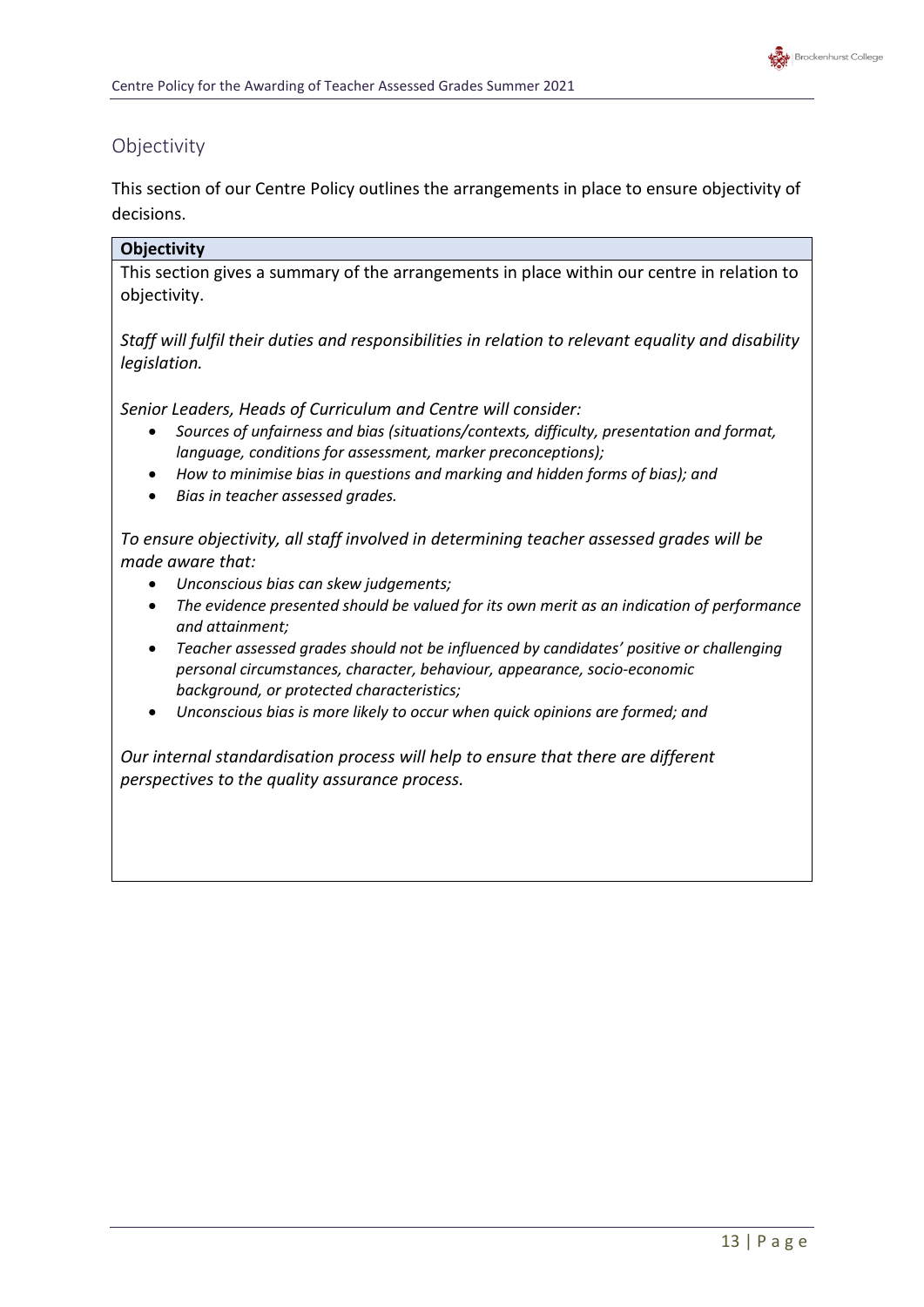

## <span id="page-14-0"></span>Recording decisions and retention of evidence and data

This section of our Centre Policy outlines our arrangements to recording decisions and to retaining evidence and data.

|       | C. Recording Decisions and Retention of Evidence and Data                            |
|-------|--------------------------------------------------------------------------------------|
|       | This section outlines our approach to recording decisions and retaining evidence and |
| data. |                                                                                      |
|       |                                                                                      |

- *We will ensure that teachers and Heads of Curriculum maintain records that show how the teacher assessed grades process operated, including the rationale for decisions in relation to individual marks/grades.*
- *We will ensure that evidence is maintained across a variety of tasks to develop a holistic view of each student's demonstrated knowledge, understanding and skills in the areas of content taught.*
- *We will put in place recording requirements for the various stages of the process to ensure the accurate and secure retention of the evidence used to make decisions.*
- *We will comply with our obligations regarding data protection legislation.*
- *We will ensure that the grades accurately reflect the evidence submitted.*
- *We will ensure that evidence is retained electronically or on paper in a secure centre-based system that can be readily shared with our awarding organisation(s).*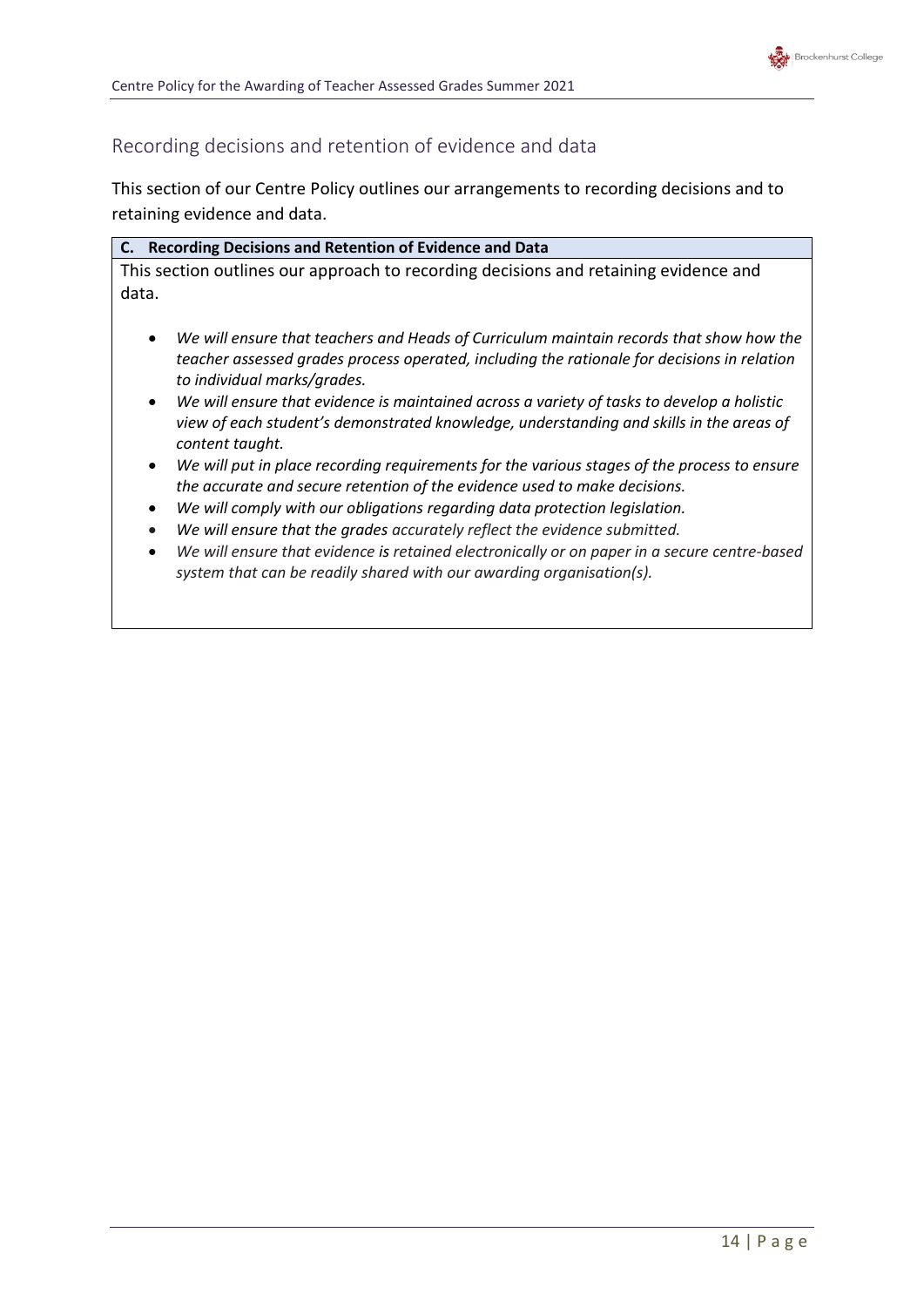

## <span id="page-15-0"></span>Authenticating evidence

#### **D. Authenticating evidence**

This section of our Centre Policy details the mechanisms in place to ensure that teachers are confident in the authenticity of evidence, and the process for dealing with cases where evidence is not thought to be authentic.

- *Robust mechanisms, which will include control level analysis of evidence sources, Teacher and Head of Curriculum Declaration, Home Assessment Declaration, Student Declaration will be in place to ensure that teachers are confident that work used as evidence is the students' own and that no inappropriate levels of support have been given to students to complete it, either within the centre or with external tutors.*
- *It is understood that awarding organisations will investigate instances where it appears evidence is not authentic. We will follow all guidance provided by awarding organisations (AQA, OCR, Pearson, Eduqas) to support these determinations of authenticity.*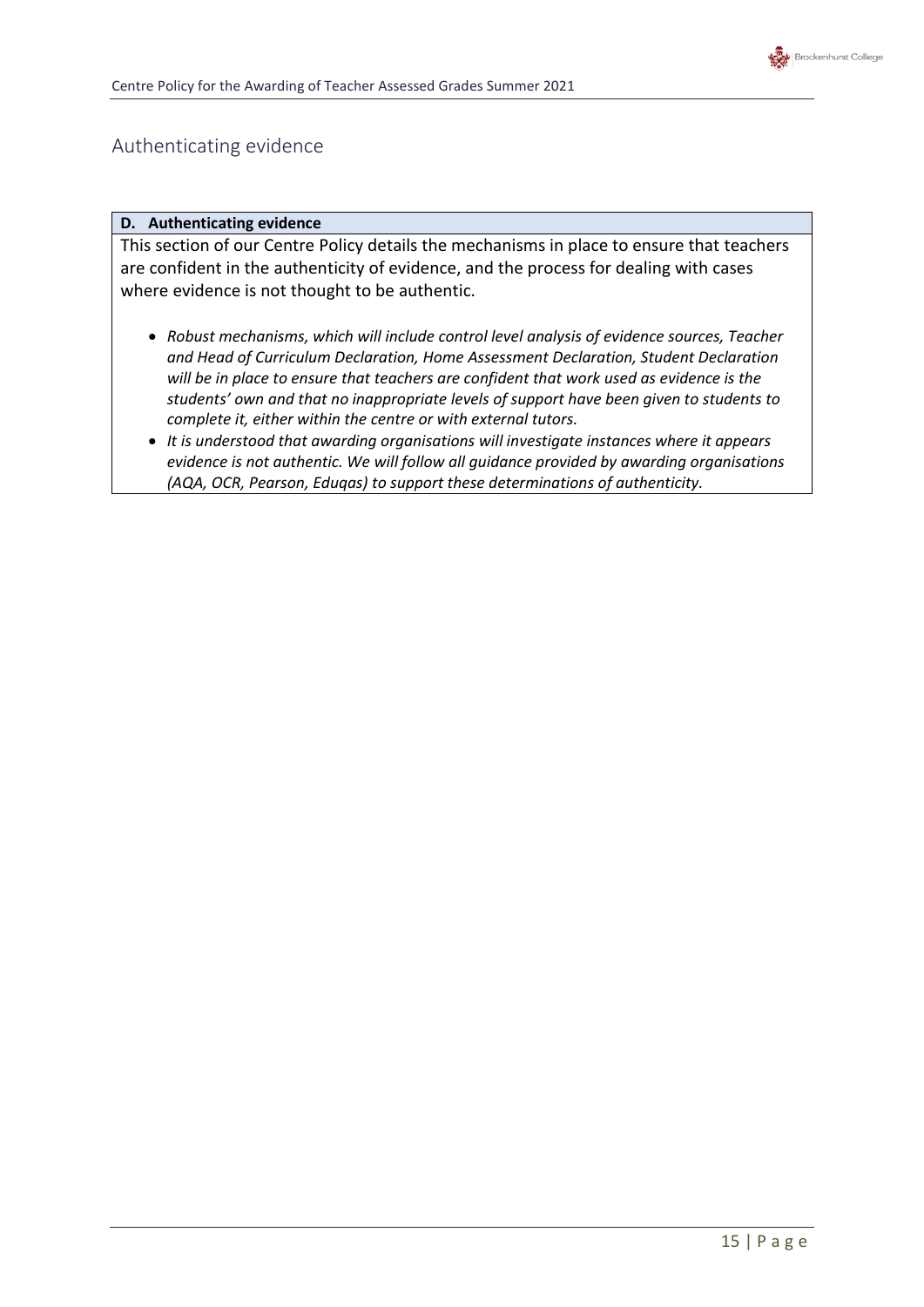## <span id="page-16-0"></span>Confidentiality, malpractice and conflicts of interest

### <span id="page-16-1"></span>*Confidentiality*

*This section of our Centre Policy outlines the measures in place to ensure the confidentiality of the grades our centre determines, and to make students aware of the range of evidence on which those grades will be based.*

#### **A. Confidentiality**

*This section details the measures in place in our centre to maintain the confidentiality of grades, while sharing information regarding the range of evidence on which the grades will be based.* 

- *All staff involved have been made aware of the need to maintain the confidentiality of teacher assessed grades.*
- *All teaching staff have been briefed on the requirement to share details of the range of evidence on which students' grades will be based, while ensuring that details of the final grades remain confidential.*
- *Relevant details from this Policy, including requirements around sharing details of evidence and the confidentiality requirements, have been shared with parents/guardians.*

#### <span id="page-16-2"></span>*Malpractice*

This section of our Centre Policy outlines the measures in place to prevent malpractice and other breaches of exam regulations, and to deal with such cases if they occur.

#### **B. Malpractice**

*This section details the measures in place in our centre to prevent malpractice and, where that proves impossible, to handle cases in accordance with awarding organisation requirements.*

- *Our general centre policies regarding malpractice, maladministration and conflicts of interest have been reviewed to ensure they address the specific challenges of delivery in Summer 2021.*
- *All staff involved have been made aware of these policies, and have received training in them as necessary.*
- *All staff involved have been made aware of the specific types of malpractice which may affect the Summer 2021 series including:*
- o *breaches of internal security;*
- o *deception;*
- o *improper assistance to students;*
- o *failure to appropriately authenticate a student's work;*
- o *over direction of students in preparation for common assessments;*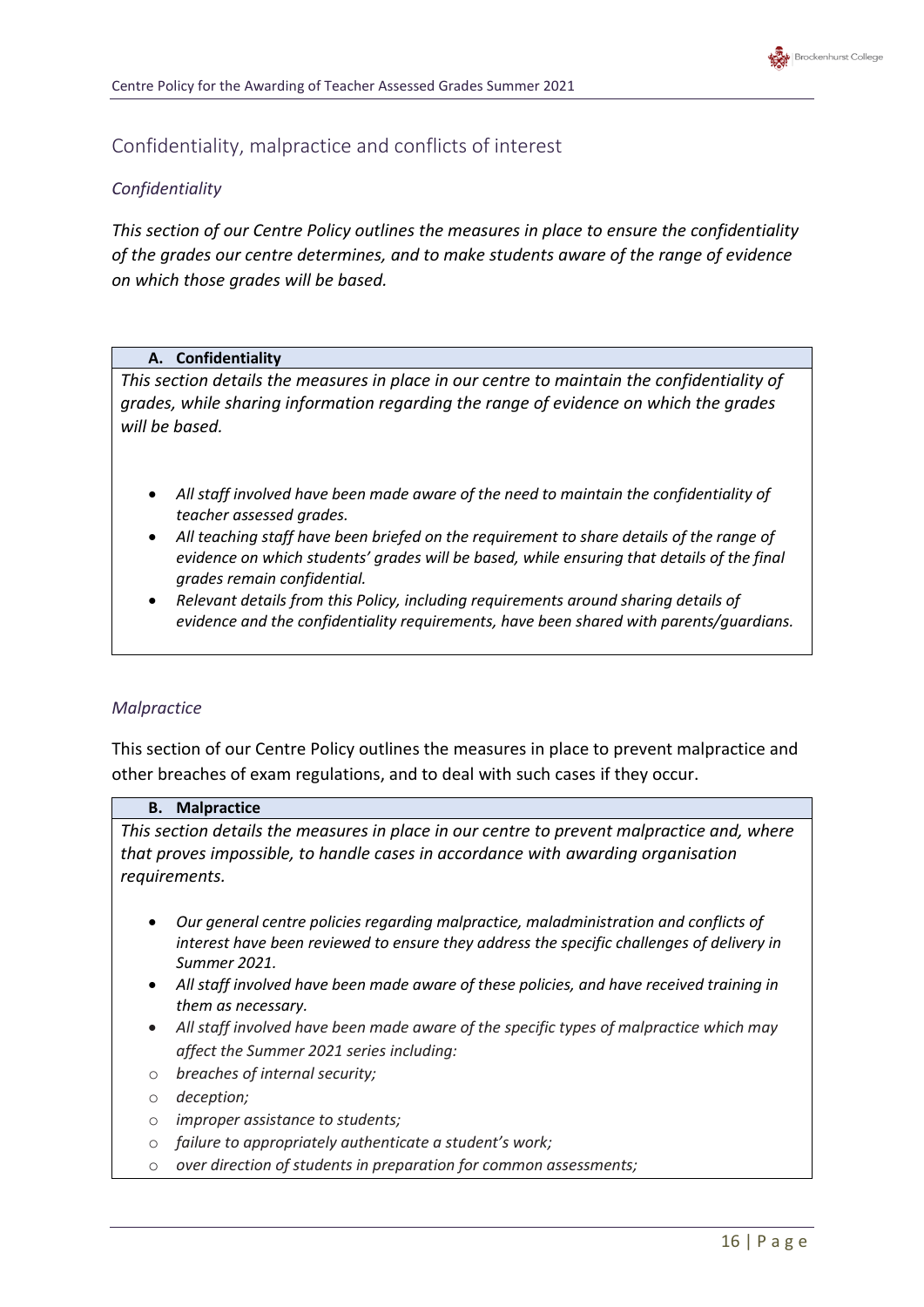

- o *allegations that centres submit grades not supported by evidence that they know to be inaccurate;*
- o *centres enter students who were not originally intending to certificate a grade in the Summer 2021 series;*
- o *failure to engage as requested with awarding organisations during the External Quality Assurance and appeal stages; and*
- o *failure to keep appropriate records of decisions made and teacher assessed grades.*
- *The consequences of malpractice or maladministration as published in the JCQ guidance: [JCQ Suspected](https://www.jcq.org.uk/exams-office/malpractice/jcq-suspected-malpractice-policies-and-procedures-2019-2020) Malpractice: Policies and Procedures and including the risk of a delay to students receiving their grades, up to, and including, removal of centre status have been outlined to all relevant staff.*

## <span id="page-17-0"></span>*Conflicts of Interest*

This section of our Centre Policy outlines the measures in place to address potential conflicts of interest.

#### **C. Conflicts of Interest**

*This section details our approach to addressing conflicts of interest, and how we will respond to such allegations.*

- *To protect the integrity of assessments, all staff involved in the determination of grades must declare any conflict of interest such as relationships with students to our Head of Centre for further consideration.*
- *Our Head of Centre will take appropriate action to manage any conflicts of interest arising with centre staff in accordance with the JCQ documents - [General Regulations](https://www.jcq.org.uk/wp-content/uploads/2020/09/Gen_regs_approved_centres_20-21_FINAL.pdf)  [for Approved Centres, 1 September 2020 to 31 August 2021.](https://www.jcq.org.uk/wp-content/uploads/2020/09/Gen_regs_approved_centres_20-21_FINAL.pdf)*
- *We will also carefully consider the need if to separate duties and personnel to ensure fairness in later process reviews and appeals.*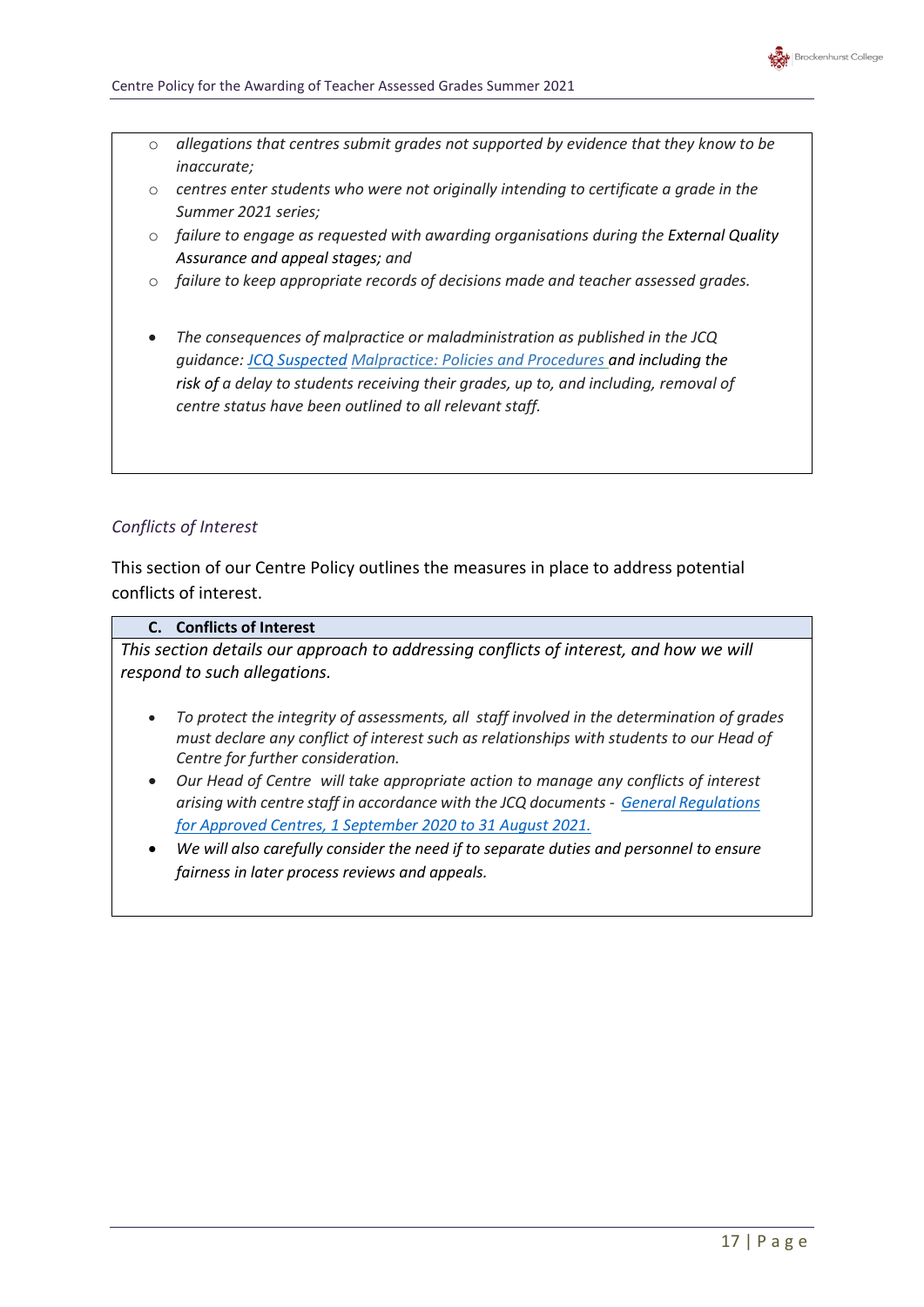

## <span id="page-18-0"></span>External Quality Assurance

This section of our Centre Policy outlines the arrangements in place to comply with awarding organisation arrangements for External Quality Assurance of teacher assessed grades in a timely and effective way.

#### **A. External Quality Assurance**

*This section outlines the arrangements we have in place to ensure the relevant documentation and assessment evidence can be provided in a timely manner for the purposes of External Quality Assurance sampling, and that staff can be made available to respond to enquiries.*

- *All staff involved have been made aware of the awarding organisation requirements for External Quality Assurance as set out in the JCQ Guidance.*
- *All necessary records of decision-making in relation to determining grades have been properly kept and can be made available for review as required.*
- *All student evidence on which decisions regarding the determination of grades has been retained and can be made available for review as required.*
- *Instances where student evidence used to decide teacher assessed grades is not available, for example where the material has previously been returned to students and cannot now be retrieved, will be clearly recorded on the appropriate documentation.*
- *All staff involved have been briefed on the possibility of interaction with awarding organisations during the different stages of the External Quality Assurance process and can respond promptly and fully to enquiries, including attendance at Virtual Visits should this prove necessary.*
- *Arrangements are in place to respond fully and promptly to any additional requirements/reviews that may be identified as a result of the External Quality Assurance process.*
- <span id="page-18-1"></span> *Staff have been made aware that a failure to respond fully and effectively to such additional requirements may result in further action by the awarding organisations, including the withholding of results.*

## Results

This section of our Centre Policy outlines our approach to the receipt and issue of results to students and the provision of necessary advice and guidance.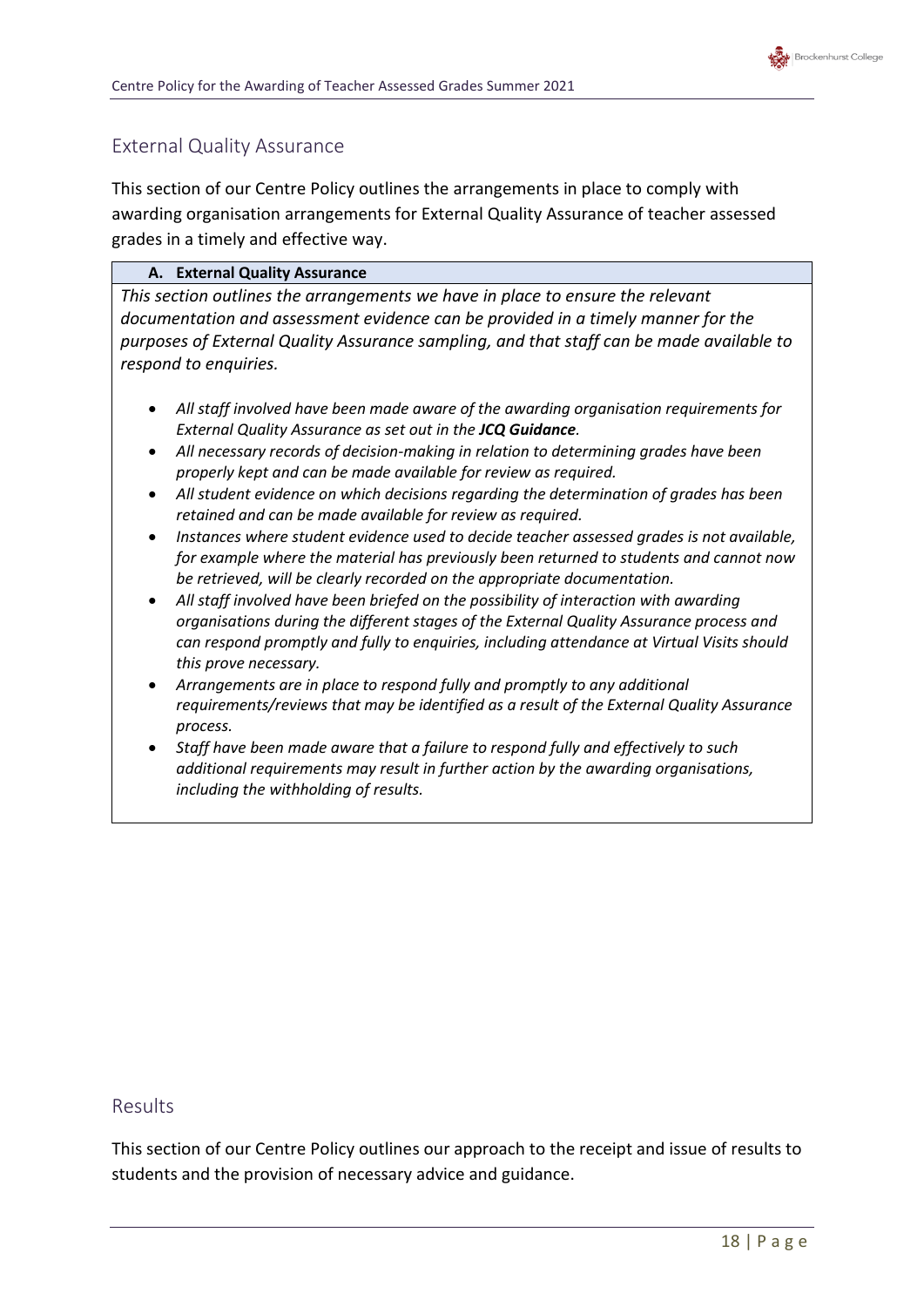

#### **A. Results**

*This section details our approach to the issue of results to students and the provision of advice and guidance.*

- *All staff involved have been made aware of the specific arrangements for the issue of results in Summer 2021, including the issuing of A/AS and GCSE results in the same week.*
- *Arrangements will be made to ensure the necessary staffing, including exams office and support staff, to enable the efficient receipt and release of results to our students.*
- *Arrangements will be in place for the provision of all necessary advice, guidance and support, including pastoral support, to students on receipt of their results.*
- *Such guidance will include advice on the appeals process in place in 2021 (see below).*
- *Appropriate staff will be available to respond promptly to any requests for information from awarding organisations, for example regarding missing or incomplete results, to enable such issues to be swiftly resolved.*
- *Parents/guardians have been made aware of arrangements for results days.*